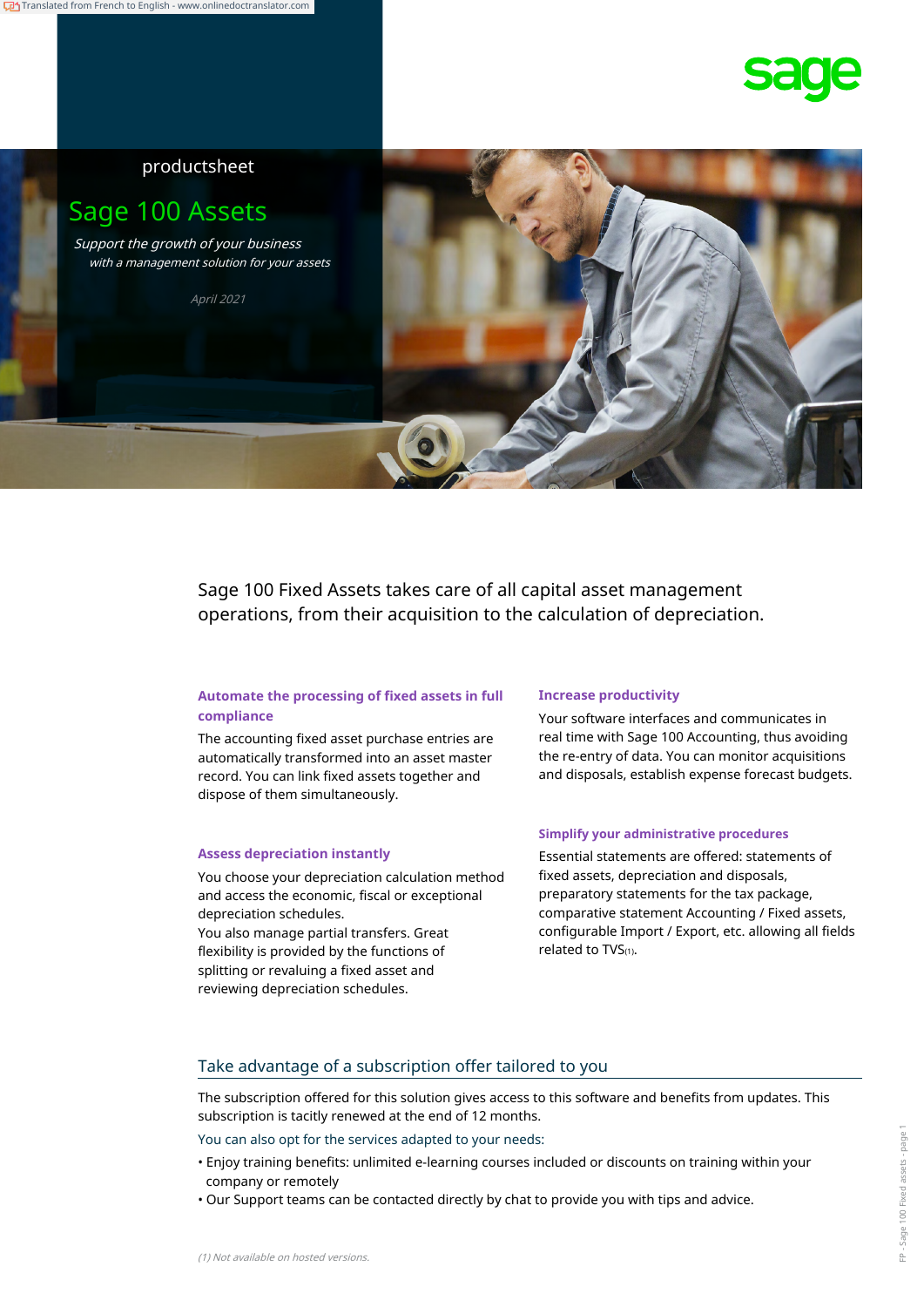### The advantages of the offer

- > Manage your business with peace of mind thanks to dashboards and key indicators of your activity, local support and Sage services.
- and your bank flows. > Sage 100 Fixed Assets integrates the facilitating functions within the framework of the GDPR. **Complete**

> Follow and exchange with your customers, suppliers, partners, etc. through social networks.

### **Connected**

> In teleworking, on the move, simply access your solution and your data at any time, on all your devices.

### **Trust Collaborative**

> Sage 100 optimizes internal and external collaboration by centralizing and dematerialising, on a secure shared workspace, all your information, your invoices, all your documents

**Community** > Sage 100 Fixed Assets is part of a complete, scalable and customizable management suite, with à la carte options, to provide you with all the flexibility you need to meet the business and structural challenges of your company.

## Fonctionnalities

> Creation of assets by direct proofreading of entries recorded in Sage 100 Accounting or by direct entry associated with fixed asset family management

> Possible definition of the places of use of the goods

> 64 free configurable fields on the fixed assets sheets

- > Different depreciation methods: declining balance, linear, exceptional and manual with the types of accounting, fiscal, derogatory and native depreciation
- > Recovery of depreciation during the year
- > Management of related fixed assets
- > Proposal for simultaneous transfers and automatic calculation of transfer values
- > Splitting an asset
- > Management of all types of assets: fixed assets, financial, leasing and leasing
- > Management of leases and rentals with publication of a statement of commitments
- > Management of economic, tax, derogatory, native and IFRS depreciation plans
- > Tables simulating annuities until the end of amortization
- > Numerous management and control states available
- > Preparatory statements for the sheets of bundle 2054, 2055 and 2059
- > Calculation and editing of preparatory statements for property tax and tax on passenger vehicles
- > Configurable import and export
- > Possible interface to Sage 100 Accounting
- > Automatic integration in the tax package of data related to fixed assets

### **Basic functions Integration of the CRC 2002-10 standard**

- > Management of a native amortization plan: family and fixed asset sheet
- > Taking into account the residual value, deducted by default from the depreciation base of the economic plan
- > Adjustment of depreciation: the inventory procedure incorporates, for fiscal years beginning on or after 01/01/05, the new rule limiting the reversal of depreciation
- > Criteria relating to native depreciation in reports
- > Dumping of accounting entries

### **Accounting inventory**

> When closing the accounts, recording:

- exceptional depreciation, in the event of irreversible depreciation of the value of the asset,
- provisions, in the event of temporary depreciation in the value of an asset.

### **Revision of the amortization schedule**

- > Modification of the depreciation period or the acquisition value of fixed assets
- > Recalculation of the amortization plan according to the new values
- > As part of a tax adjustment, generation of exceptional depreciation

### **Global output**

- > Transfer of part or all of the property (e.g. cessation of activity)
- > Disposal of fixed assets in bursts

### **Optimization of derogatory depreciation**

- > Tax optimization
- > Resumption of derogatory allocations by anticipation or limitation of derogatory depreciation, for all or part, either by immobilization, or at the global level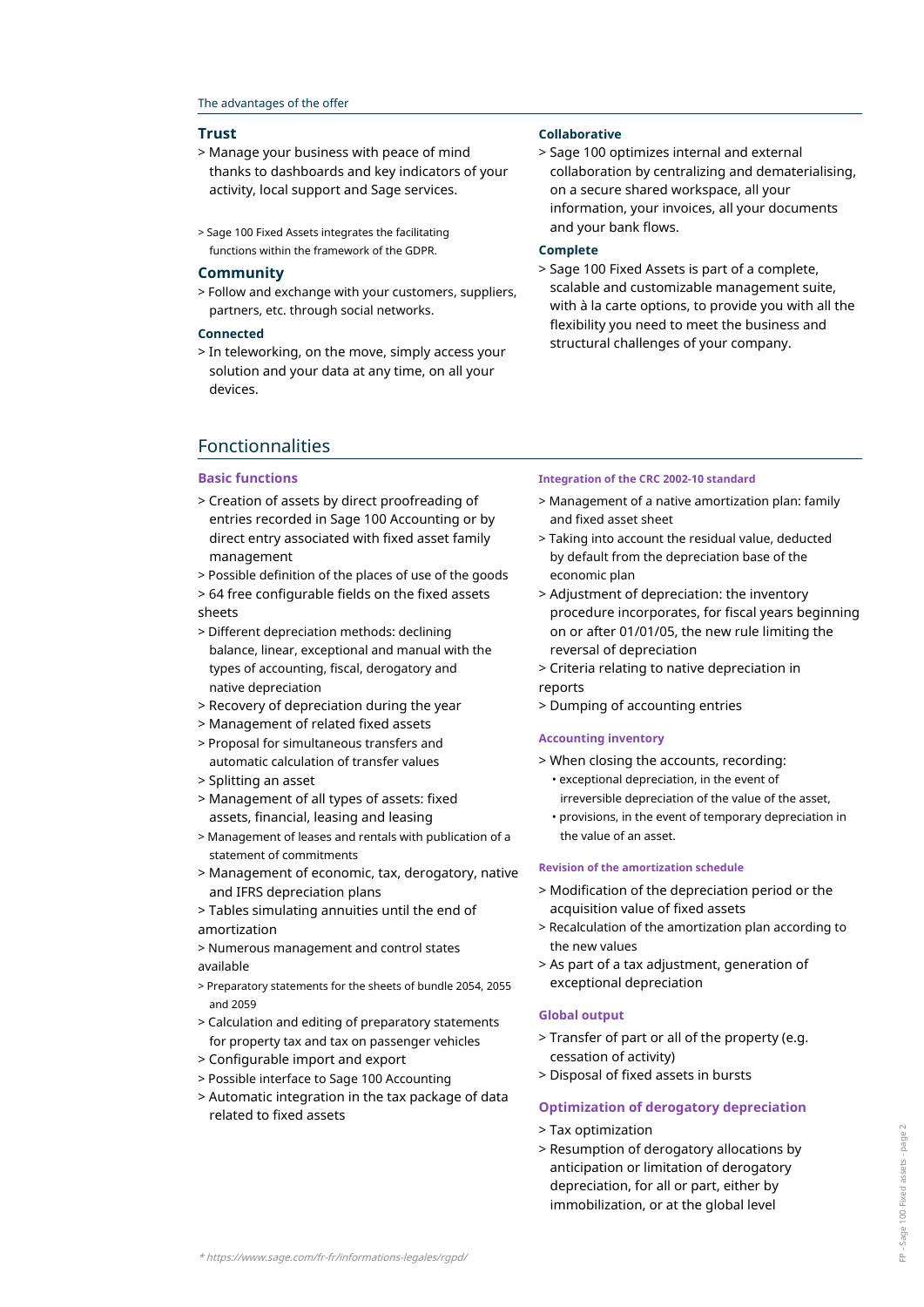## Fonctionnalities

## **Analytical code**

> Statistical field allowing to have an additional break criterion at the level of impressions

- > Customizable screens (third-party plan, chart of accounts and analytical plan), possibility of renaming or hiding the fields of each of the screens
- > Customization of menus, by adding and removing renameable commands.
- > General customization or per user, with the possibility of returning to standard mode at any time

### **Productivity**

- > Materialization of Copy-Paste lists to Excel
- > Management of third-party free information in columns
- > The Social media connector for improving customer knowledge
- > Sage Customer Voice to propose and vote for new developments

## Sage 100 in hosted mode:

**A 100% service solution for multiple benefits.**

- **Personalization of screens and menus 1988** 24/7 data availability from any platform
	- Secure connection to European servers
	- Automatic backups.
	- No installation cost or infrastructure maintenance costs.
	- Sizing of the service according to your needs
	- Automatic legal and functional updates